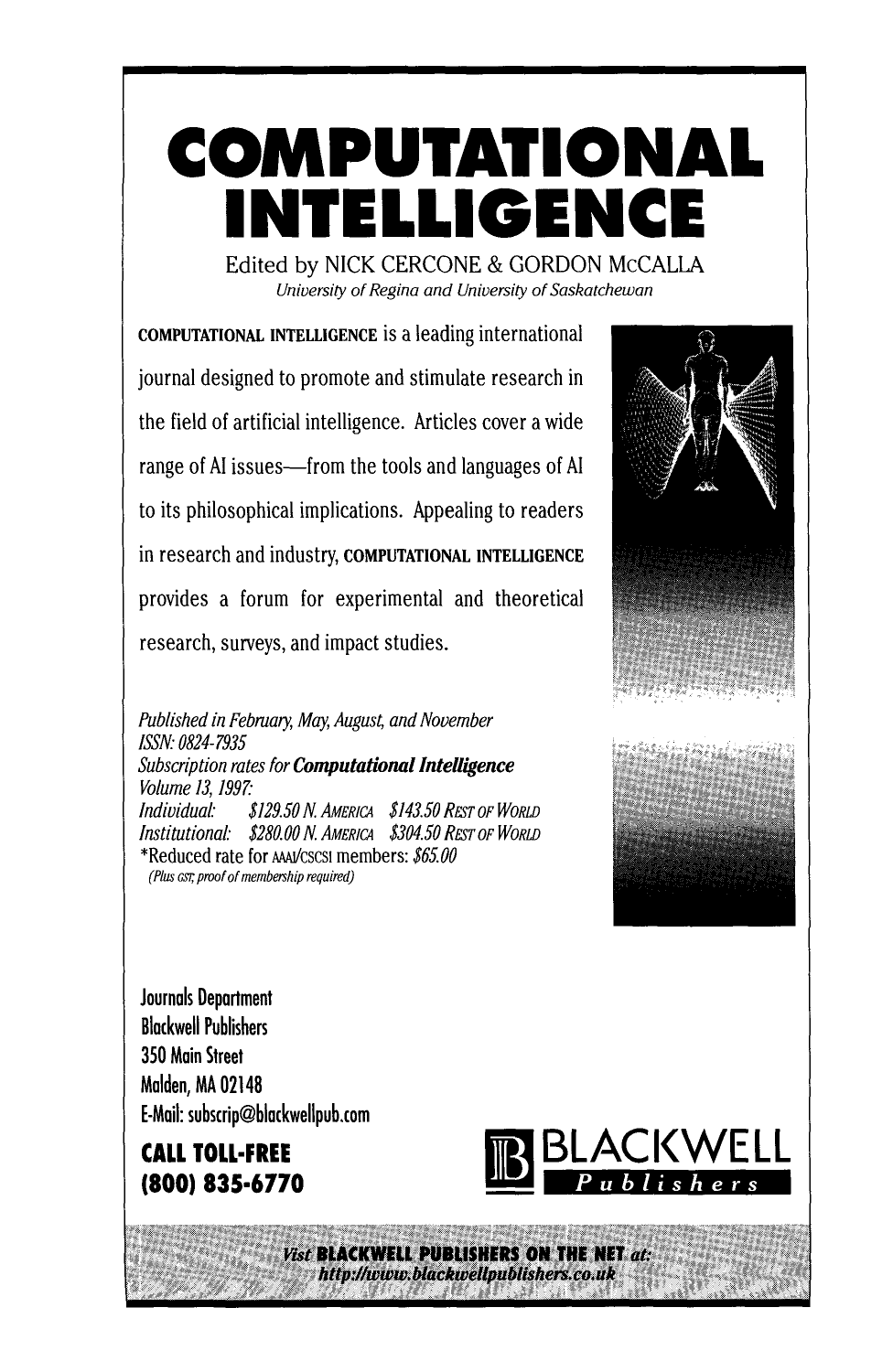# he MITIPress

an ma

## **NOAM CHOMSKY**

**A Life of Dissent Robert F. Barsky** 

"...recounts (the known and the little known) facts of Chomksy's life, evaluates his linguistic contribution and surveys the main quarrels. This is an essential book not only for Chomsky aficionados and adversaries. but for all students of American political and intellectual life." - Russell Jacoby, UCLA 256 pp., 29 illus. \$27.50

*Original in Paperback* 

## **LOCAL ECONOMY**

**Chris Collins** 

"This will provoke a great deal of constructive discussion and debate among syntacticians of all kinds. Collins has done an especially good job of making the work accessible to those of us who didn't 'grow • , • :k ..... up m Bu~ drag 20::.:;~-- Molly D esmg Cornell University

Linguistic Inquiry Monograph 29  $160$  pp.  $$17.50$  paper

**Original in Paperback ELEMENTAR3 OPERATIONS OPTIMAL DERIVATIONS** 

#### *HiSatsugu Kitahara*

Concerned with the basic operations of the computational system underlying grammar, and with the grammatical  $principle$  that constrain linguistic. derivations to be optimal.

Linguistic Inquiry Monograph 31 160 pp. \$15 paper

### *Original in Paperback*  **COMPUTATIONAL APPROACHES TO LANGUAGE ACOUISITION**

*edited by Michael R. Brent*  Makes new developments in the computational study of language, and reports on research carried out by cognitive scientists with primary training: in computer science and a serious interest in psychological issues:

Cognition Special Issues series  $200$  pp.  $$20$  paper

### Original in Paperback **WAYS OF MEANING**

An Introduction to a Philosophy of Language • second edition **Mark Platts** 

X.

"Finally, Ways of Meaning is back! The book remains as it was: a readable. uncluttered, introductory work....an intact version of the original, along with some very helpful additions. This is a godsend," ~Pe~t Ludlow, SUNYat ..........

326 pp., 3 illus. \$25

### **FINITE-STATE LANGUAGE PROCESSING**

edited by Emmanuel Roche and Yves Schabes

"This compendium will be one of the most important contributions to computational linguistics of the last ten years." - Franz Guenthner, Ludwig-Maximilians-Universität München

Language, Speech, and Communication series. A Bradford Book \* 472 DP. \$45

### *Original in Paperback*  **SURFACE STRUCTURE ANDINTERPRETATION**

#### *Mark Steedman*

This is the first published attempt to bridge the gap between the Categorial: Grammar tradition in linguistic research and other theoretical traditions, including the minimalist program.

Linguistic: Inquiry Monograph 30. 144 pp. \$12.50 paper

### **HANDBOOK OF LOGIC AND LANGUAGE**

*edited by* Johan F. A. K. van Benthem and Alice G. B. ter Meulen The first comprehensive handbook for the combined study of logic and language. The twenty chapters show both sides of the interaction between logic and language: how logical systems are designed and modified in response to linguistic needs, and how mathematical theory arises out of this process and affects subsequent linguistic theory. 1,300 pp. \$150

**http://www-mitpress.mit.edu 10 order call 800-356-0343 (US & Canada)** 

or (617) 625-8569. Prices higher outside the U.S. and subject to change without notice.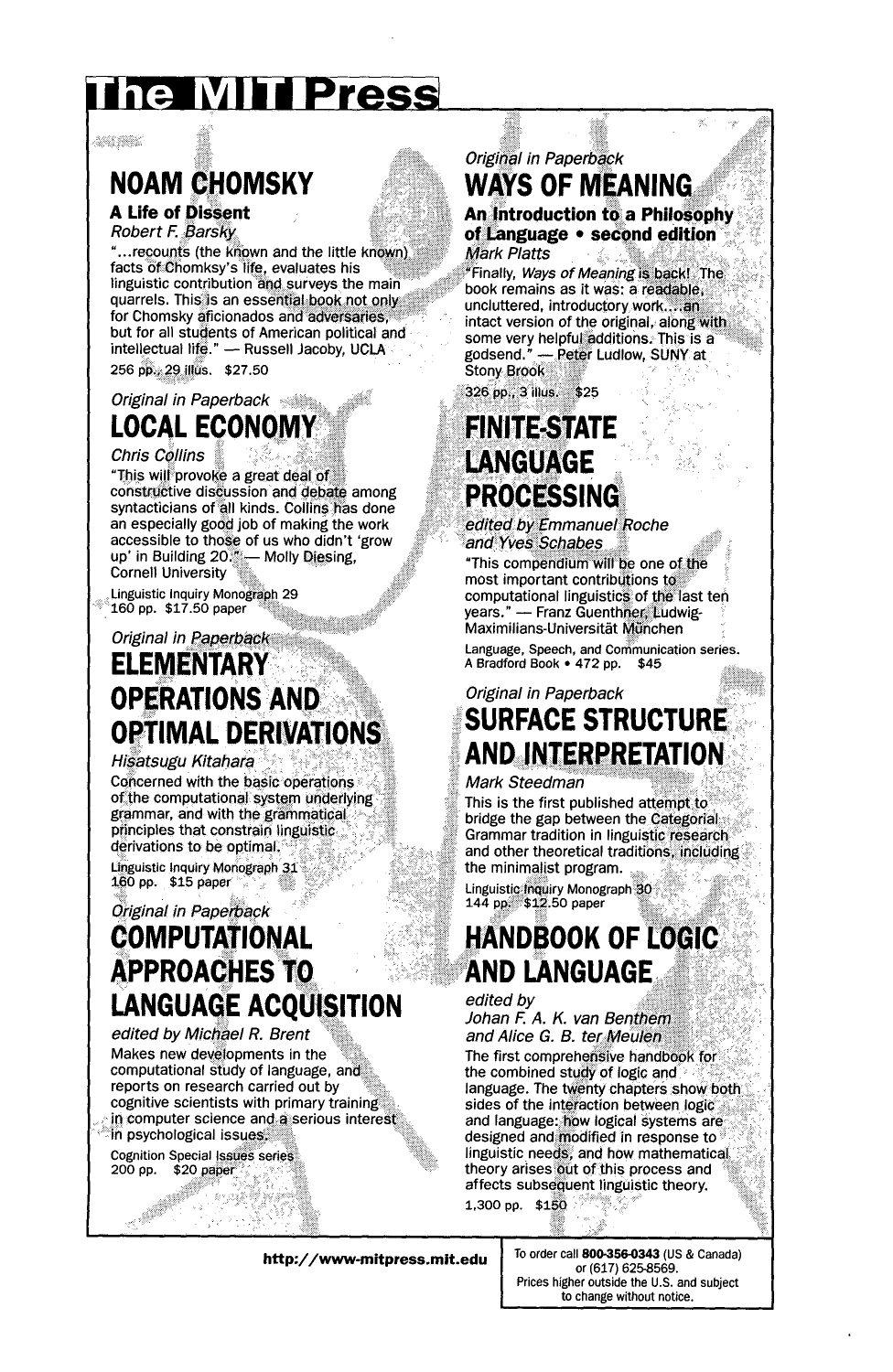# *Linguist*

"Keeps professionals in the field up to date on the newest theories in fields such as morphology, syntax, logical format, semanti phonology . . . Recommended for complete academic collections."

-Magazines for Libraries

#### **Select Recent Contributions**  *Articles*

Against Optional Scrambling *Shigeru Miyagawa* 

Cause and the Structure of Verbs *D~eter Wunderlich* 

*Remarks and Replies* 

Empty Categories Access Their Antecedents during Comprehension: Unaccusatives in Spanish *Thomas G. Bever* and *Montserrat San:* 

"Much"-Support as a Last Resort *Norbert Corver* 

#### **1997** RATES

Individual \$52.00, Institution \$120.00, Student (cc<br>required)/Retired \$34.00. Outside U.S.A., add \$1 handling. Canadians add. additional 7% GST. Prices subject to *change without notice. Prepayment required. Send c*<br>against a U.S. bank in U.S. funds, payable to *Ling* AMEX, MC, or VISA number to:

Circulation Department MIT PRESS JOURNALS 55 Hayward Street Cambridge, MA 02142-1399<br>TEL: (617) 253-2889/FAX: (617) 577-1545/journal:

For online ordering, article abstracts, or further in<br>*Linguistic Inquiry* World Wide Web Home Page: http://www-mitpress.mit.edu/jrnls-catalog/linguistic.html Samuel Jay Keyser Editor in Chief

Inquiry

Volume 27 forthcoming Published quarterly by The MIT Press ISSN 0024-3892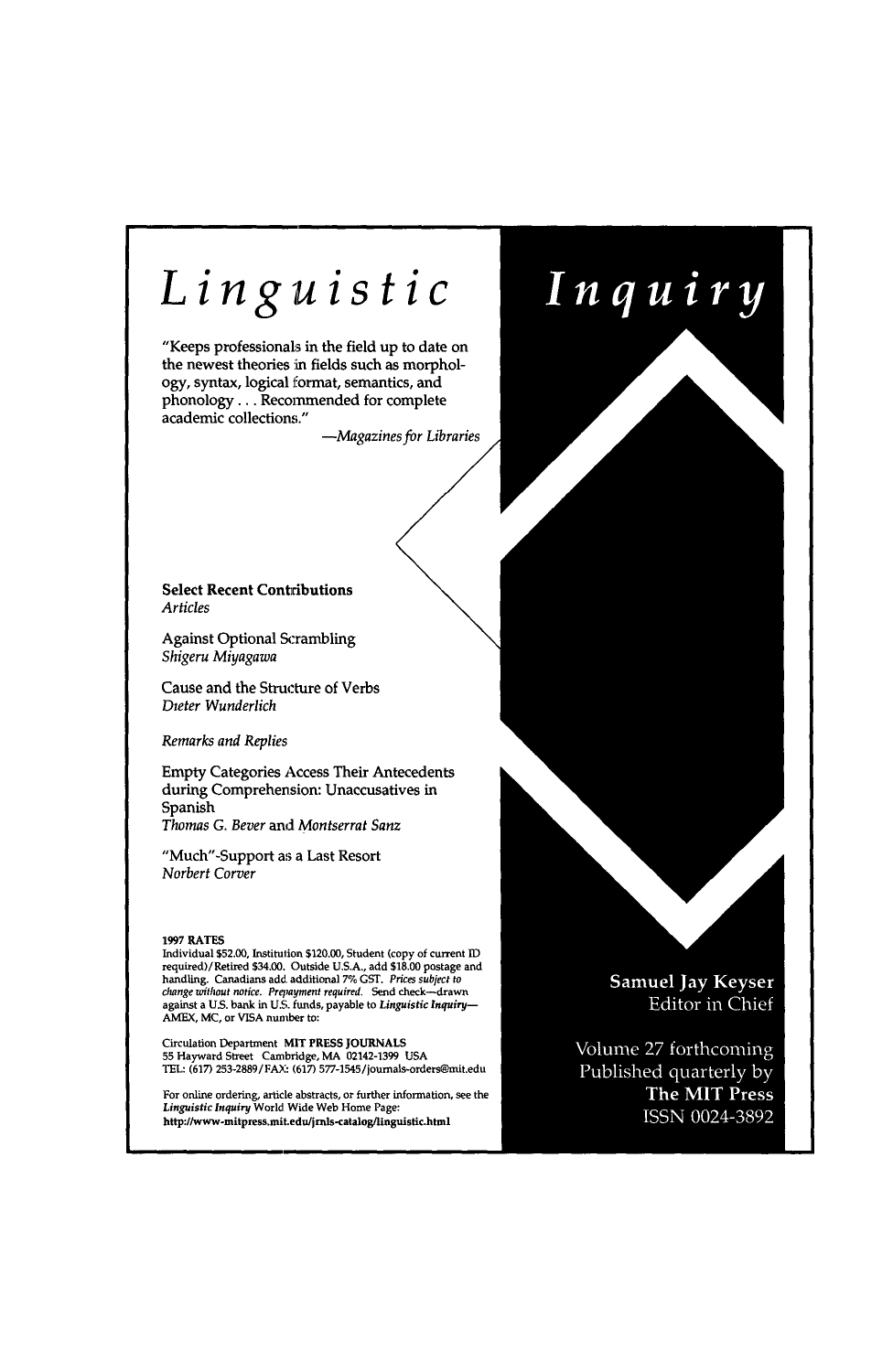#### Association for Computational Linguistics 1997 MEMBERSHIP, CHANGE OF ADDRESS AND EMAIL, AND ORDER FORM MEMBERSHIP

Membership in the Association for Computational Linguistics is for the calendar year, regardless of when dues are paid. Membership includes a<br>full year of the ACL journal, Computational Linguistics, reduced registration at sponsored publications. Payments for membership dues. fund donations, back issues, and proceedings may be made in Europe or the USA. Follow the instructions under the PAYMENT heading carefully. *Provide all personal information, even if you have previously done so, to be sure the*<br>ACL membership database is up-to-date. Write legibly, please!

| <b>FULL</b><br>NAME_                                                                                                                        |                                                       |                                                                                                                                                                                                                                                                                                                                                                                                                                                                                                                                                                 |
|---------------------------------------------------------------------------------------------------------------------------------------------|-------------------------------------------------------|-----------------------------------------------------------------------------------------------------------------------------------------------------------------------------------------------------------------------------------------------------------------------------------------------------------------------------------------------------------------------------------------------------------------------------------------------------------------------------------------------------------------------------------------------------------------|
| (Tirst)                                                                                                                                     | (last/family)                                         |                                                                                                                                                                                                                                                                                                                                                                                                                                                                                                                                                                 |
|                                                                                                                                             |                                                       |                                                                                                                                                                                                                                                                                                                                                                                                                                                                                                                                                                 |
|                                                                                                                                             |                                                       | <u> 1988 - Jan James III, marej estatubatuar eta mondo</u>                                                                                                                                                                                                                                                                                                                                                                                                                                                                                                      |
|                                                                                                                                             |                                                       |                                                                                                                                                                                                                                                                                                                                                                                                                                                                                                                                                                 |
| INSTITUTION<br>(if not in address above)                                                                                                    |                                                       | TELEPHONE <b>TELEPHONE</b>                                                                                                                                                                                                                                                                                                                                                                                                                                                                                                                                      |
| E-MAIL ADDRESS                                                                                                                              |                                                       | <b>FAX</b>                                                                                                                                                                                                                                                                                                                                                                                                                                                                                                                                                      |
|                                                                                                                                             |                                                       | Please IMMEDIATELY notify the ACL Office of address and email changes. Journal copies returned due to bad addresses will not be remailed                                                                                                                                                                                                                                                                                                                                                                                                                        |
|                                                                                                                                             | <b>MEMBERSHIP DUES FOR 1997</b>                       | until a \$5.00 postage/handling fee is remitted. EMAIL (if available) IS USED TO DISTRIBUTE meeting, membership, and other announcements                                                                                                                                                                                                                                                                                                                                                                                                                        |
|                                                                                                                                             |                                                       | IMPORTANT NOTE: Renewals must be received no later than 1 April 1997 to avoid late payment fee assessment. Membership categories                                                                                                                                                                                                                                                                                                                                                                                                                                |
| CIRCLE OR HIGHLIGHT TYPE OF MEMBERSHIP BELOW THAT YOU DESIRE. Late payment fee does not apply to new<br>memberships.                        |                                                       | include Regular Members and the following: Couples with the same mailing address may be Joint Members; they will receive only one set of<br>publications, but each will be eligible for all other member benefits. Students taking a full-time program of courses and not earning a regular<br>income may become Student Members WITH COPY OF CURRENT STUDENT ID. Students who are not Student Members because of their<br>income can still participate in student activites as Student-Employed. Also available are Retired and Unemployed memberships. PLEASE |
| Regular(\$50) Joint(\$60) Student(\$30) Student-Employed(\$50) Retired(\$30) Unemployed(\$30)                                               |                                                       | MEMBERSHIP DUES \$                                                                                                                                                                                                                                                                                                                                                                                                                                                                                                                                              |
| 1st Class or Air (\$10 US, Canada, Mexico; \$25 elsewhere)<br>RENEWALS received after 1 April 1997 pay \$10 additional postage/handling fee |                                                       | OPTIONAL JOURNAL MAILING \$<br>LATE PAYMENT FEE \$                                                                                                                                                                                                                                                                                                                                                                                                                                                                                                              |
| local regulations. Receipts are available upon request.                                                                                     |                                                       | INTERNATIONAL FUND: Allows ACL memberships and publications to be available to colleagues who have difficulty in using their national<br>currencies for international transactions or for whom membership would otherwise be impossible. Contributions may be tax deductible; check<br>INTERNATIONAL FUND \$                                                                                                                                                                                                                                                    |
| Receipts are available upon request. Make checks payable to "THE WALKER FUND". Visa and Mastercard payments are also accepted.              |                                                       | THE DON AND BETTY WALKER INTERNATIONAL STUDENT FUND: This fund was set up to honor Don and Betty Walker. It supports<br>select student travel to ACL meetings. Contributions may be tax deductible, and companies may provide matching funds; check local regulations.<br>WALKER FUND \$                                                                                                                                                                                                                                                                        |
|                                                                                                                                             | (list in PAYMENT SECTION)                             | TOTAL PAYMENT FOR MEMBERSHIP, WALKER AND INTERNATIONAL FUNDS \$ ____                                                                                                                                                                                                                                                                                                                                                                                                                                                                                            |
| METHOD OF PAYMENT (circle): CHECK                                                                                                           | <b>PAYMENT</b><br>MONEY ORDER CREDIT CARD             | <b>BANK TRANSFER</b>                                                                                                                                                                                                                                                                                                                                                                                                                                                                                                                                            |
| CREDIT CARD INFORMATION (VISA AND MASTERCARD ONLY):                                                                                         |                                                       |                                                                                                                                                                                                                                                                                                                                                                                                                                                                                                                                                                 |
| CARD NUMBER                                                                                                                                 | EXPIRATION DATE                                       |                                                                                                                                                                                                                                                                                                                                                                                                                                                                                                                                                                 |
|                                                                                                                                             |                                                       |                                                                                                                                                                                                                                                                                                                                                                                                                                                                                                                                                                 |
| (total from MEMBERSHIP (above) and total from PUBLICATION SECTIONS (below))                                                                 | <b>GRAND TOTAL OF PAYMENT AUTHORIZED OR ENCLOSED)</b> |                                                                                                                                                                                                                                                                                                                                                                                                                                                                                                                                                                 |
| PREPAYMENT is necessary; invoices and receipts are available upon request. The U.S. dollar price is definitive when paying in other         |                                                       |                                                                                                                                                                                                                                                                                                                                                                                                                                                                                                                                                                 |

ugh rounding off is appropriate. CHECKS AND MONEY ORDERS SHOULD BE PAYABLE TO THE A FOR COMPUTATIONAL LINGUISTICS (or to ACL). Payment may be made by sending this form (or all pertinent details) and credit card information in email to acl@bellcore.com. The following payment choices are available:

!. CREDIT CARDS: Credit card payments MUST BE MADE TO THE ACL OFFICE IN THE USA. Visa and Mastercard only. Email. fax or hardcopy are acceptable.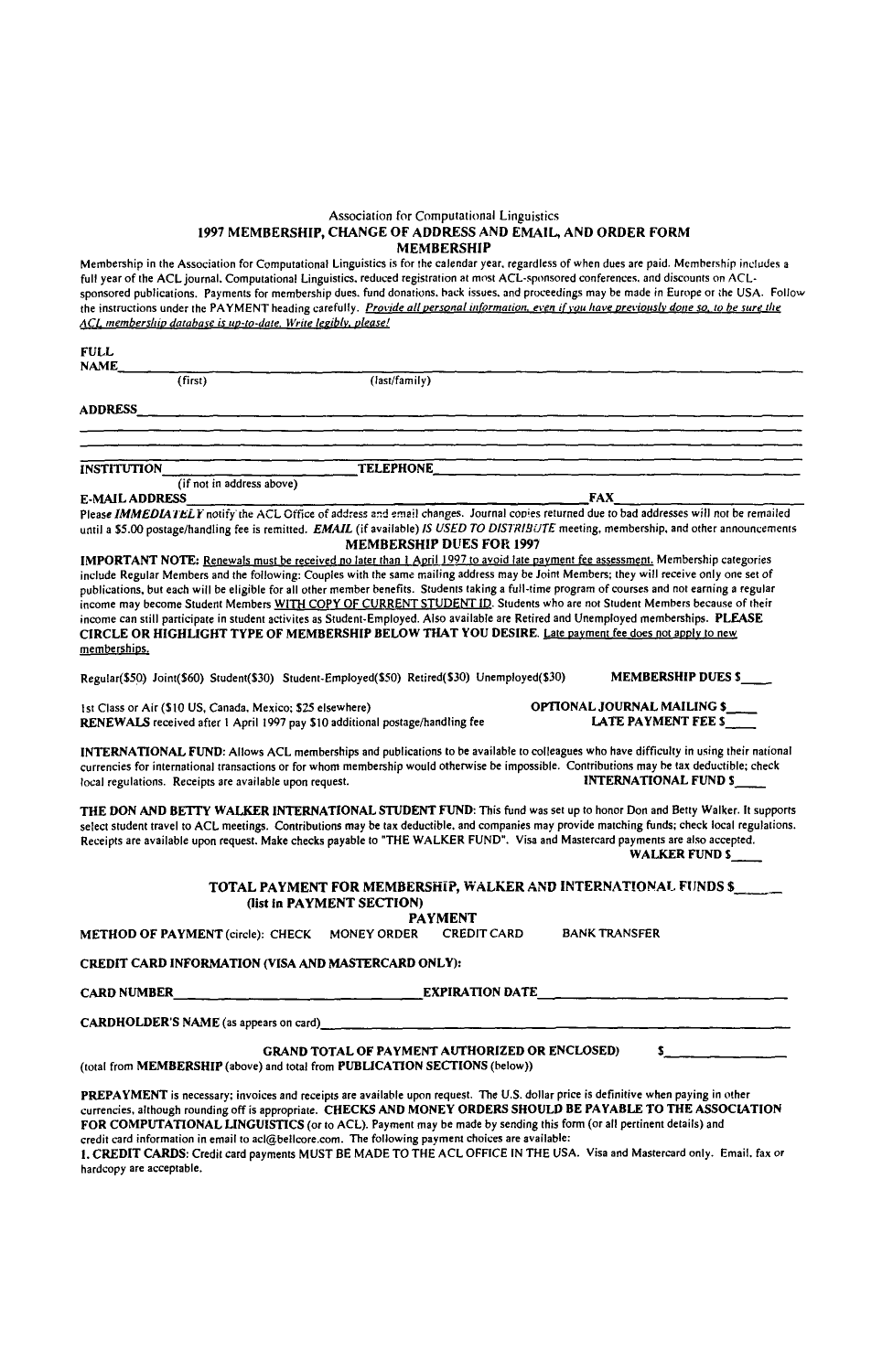2. CHECKS/MONEY ORDERS: TO THE ACL OFFICE IN THE USA: Send this dues statement in hardcopy with a check or money order to the address below. PAYMENTS MUST BE IN U.S. DOLLARS, DRAWN ON A U.S. BANK OR IN U,S. OR CANADIAN DOLLARS (CALCULATED AT THE CURRENT EXCHANGE RATE), DRAWN ON A CANADIAN BANK.

3, PAYMENTS TO EUROPE: Mail this form to Rosner with either (i) a Eurocheque or banker's draft IN SWISS FRANCS. payable "ACL" or (ii)<br>a standard personal cheque drawn on a French bank in FRENCH FRANCS. payable "ACL" or (ii "ACL". account number 141.880.LAV at the Union Bank of Switzerland, 8 Rue du Rhone, CH-I 2I I Geneva I I. SWITZERLAND. Dollar price is definitive. For exchange rate information, use daily published exchange rate or see *http://www.cs.um.edu.mt/acli.* NOTE THAT EUROPEAN MEMBERS SHOULD PAY THROUGH ROSNER UNLESS PAYING BY CREDIT CARD OR USE A U,S. BANK ACCOUNT. 4. PAYMENTS FROM JAPAN: Payments which were previously made through Prof. Makoto Nagao by bank transfer within Japan should now

be made by credit card or hardcopy check or money order to the ACL Office in the USA by following one of the above sets of instructions. This change is being made for ease of accounting and, hopefully, will not inconvenience members.

| Assoc. for Comp. Ling. | $+1.908 - 873 - 3898$ phone; | Dr. Michael Rosner          | $+356-32-90-25-04$ phone: |
|------------------------|------------------------------|-----------------------------|---------------------------|
| P.O. Box 6090          | $+1-908-873-0014$ fax        | Dept. Computer Science & Al | $+356-32-05-39$ fax       |
| Somerset, NJ 08875 USA | acl@bellcore.com             | University of Malta         | mros@cs.um.edu.mt         |
|                        |                              | Msida, MAI TA               |                           |

#### PUBLICATIONS ORDER FORM

Institutions subscribe to the 1997 journal through MIT Press Journals, 55 Hayward Street. Cambridge, MA 02142. USA: phone +1-617-253-2889; fax +1-617-253-6779; journals-orders@mit.edu. Institutional orders for back issues (1988-) should also be ordered from MIT Press Journals. All other journal back issues orders, and all proceedings, are available through the ACL.

JOURNAL BACK ISSUES: Back issues of Computational Linguistics and two supplements, a Directory of Graduate Programs in Computational Linguistics, 3rd edition, and a Survey of Computational Linguistics Courses, revised in I093. are available from the ACL Office. Surface mailing costs are included in the prices; additional charges for 1st class or air delivery are noted. ORDERS BY MEMBERS FOR USE IN LABORATORIES OR LIBRARIES MUST BE PAID AT THE "OTHERS" RATE.

1980-1995 VOLUMES--CIRCLE YEARS (1980-1990: Members \$30; Others \$60 | 1991-1996: Members \$40; Others \$80): 1980 1981 1982 1983 1984 1985 1986 1987 1988 1989 1990 | 1991 1992 1993 1994 1995 1996 **BACK ISSUES \$** 1st Class or air (each year: \$5 U.S., Canada, Mexico; \$10 elsewhere)

SUPPLEMENTS--Circle choice (Members \$15; Others \$30):<br>1992 Directory of Graduate Programs | 1993 Survey of Courses 1992 Directory of Graduate Programs | 1993 Survey of Courses SUPPLEMENTS \$ SUPPLEMENTS \$ SUPPLEMENTS \$ 1st Class or air (each year: \$5 U.S., Canada, Mexico; \$10 elsewhere)

PROCEEDINGS: Proceedings are available for the ACL conferences listed below. COLING proceedings (below) may also be ordered through the ACL. Surface mailing costs are included in the prices: additional charges for 1st class or air delivery are noted. ORDERS BY MEMBERS FOR USE IN LABORATORIES OR LIBRARIES MUST BE PAID ATTHE "OTHERS" RATE.

ACL PROCEEDINGS (each proceedings: Members \$30; Others 560--lst Class or air: \$10 U.S., Canada. Mexico: \$25 elsewhere) CIRCLE or HIGHLIGHT CHOICE(S):<br>19th, Stanford, 1981 20

19th, Stanford, 1981 — 20th, Toronto, 1982 — 21st, Cambridge. 1983 — 22nd, see Coling-84 below - 23rd, Chicago, 1985 — 24th, New York, 1986<br>25th, Stanford, 1987 — 26th, Buffalo, 1988 — 27th, Vancouver, 1989—28th, Pittsburg

CONFERENCES ON APPLIED NATURAL LANGUAGE PROCESSING (each proceedings: Members \$30; Others \$60--1st Class or air:<br>\$10 U.S., Cnada, Mexico; \$25 elsewhere): First, Santa Monica, 1983 Second, Austin, 1988 Third, Trento, 1992 F \$10 U.S., Cnada, Mexico; \$25 elsewhere): First, Santa Monica, 1983 Second. Austin. 1988 Eifth. Washington, DC, 1997(May 1997 delivery)

EUROPEAN CHAPTER CONFERENCES (each proceedings: Members 530; Others \$60--lst Class or air: 510 U.S.. Canada, Mexico; \$25 elsewhere): First. Pisa. 1983 Second, Geneva, t985 Third, Copenhagen. 1987 Fourth. Manchester, 1989 Fifth. Berlin, 1991 Sixth. Utrecht. 1993 Seventh, Dublin, 1995 Eighth, Madrid, 1997 (joint with ACL-97 above)

PROCEEDINGS TOTAL \$ OPTIONAL MAILING TOTAL \$

COLING PROCEEDINGS (note differences in proceedings prices; Ist Class or air delivery: 1984 is \$15 U.S., Canada, Mexico; \$25 elsewhere and for subsequent years: \$20 U.S.. Canada. Mexico: \$40 elsewhere): COLING-84, Stanford, 1984 (Members \$45; Others \$90)<br>
COLING-88(2 vol.), Budapest, 1984 (Members \$45; Others \$150) COLING-88 PROCEEDINGS \$ COLING-88(2 vol.), Budapest. 1984 (Members \$45: Others \$150) COLING-88 PROCEEDINGS \$<br>COLING-90(3 vol.), Helsinki, 1990(Members \$95: Others \$190) COLING-90 PROCEEDINGS \$ COLING-90(3 vol.), Helsinki, 1990(Members \$95: Others \$190)<br>COLING-92(4 vol.), Nantes, 1992(Members \$75: Others \$150) COLING-92 PROCEEDINGS \$ COLING-92(4 vol.), Nantes, 1992(Members \$75: Others \$150) COLING-92 PROCEEDINGS \$<br>COLING-94, Kvoto, 1994 (Members \$85: Others \$170) COLING-94 PROCEEDINGS \$ COLING-94. Kyoto, 1994 (Members \$85; Others \$170)<br>COLING-96. Copenhagen. 1996 Prices to be determined)-Available March. 1997 for delivery COLING-96 PROCEEDINGS COLING-96, Copenhagen. 1996(Prices to be determined)-Available March, 1997 for delivery

[December 1996, Kathleen McKeown, ACL Secretary/Treasurer]

TOTAL PUBLICATIONS PAYMENT \$<br>(list in PAYMENT SECTION)

BACK ISSUE OPTIONAL MAILING COSTS \$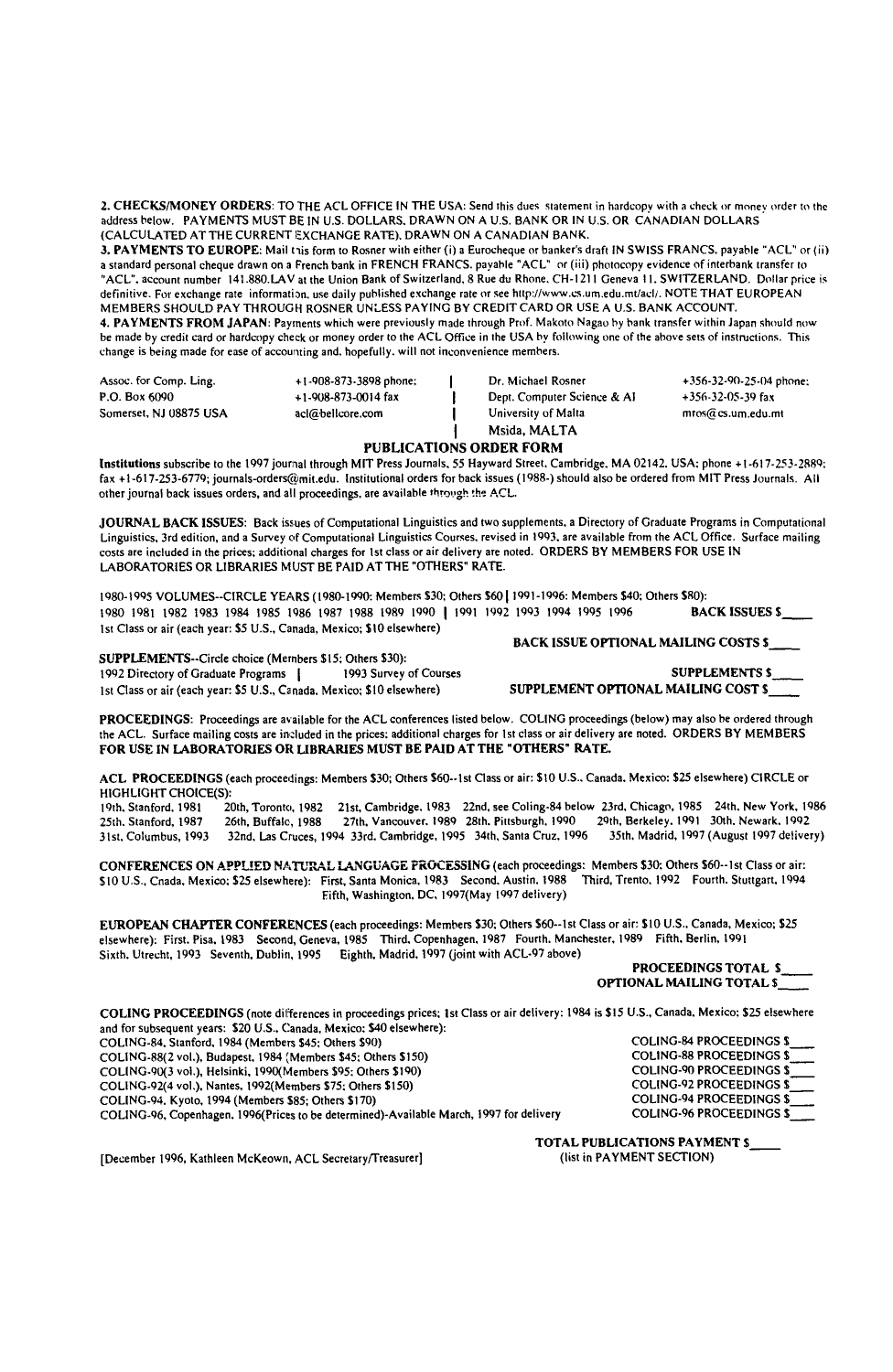### **Guidelines for Submissions**

Manuscripts for **Computational Linguistics** should be submitted on letter-size paper (8.5 by 11 inches, or A4), double-spaced and single-sided throughout, including footnotes and references. The paper should begin with an informative abstract of approximately 150-250 words. Manuscripts must be written in English. Contact the editor regarding the possibility of electronic submission.

Submissions may be made in any of the following categories:

**Papers:** This category includes contributions that report significant new research results in computational linguistics or that provide critical reviews of the literature on a particular topic. The length of a paper depends on its content, but it is suggested that manuscripts be limited to forty double-spaced pages. That is the equivalent of thirty journal pages. Each paper is fully refereed, being read by at least two members of the editorial board and usually by an additional expert in the particular subject area. The submission of an article to CL for refereeing means that the author certifies the manuscript is not copyrighted; nor has it been published or submitted for publication to another refereed journal. If any version of the paper has appeared, or will appear, in a non-refereed publication, the details of such publication must be made known to the Editor at the time of submission. The final version of a paper tentatively accepted for publication must be accompanied by a Copyright Transfer Agreement signed by all of the authors or, in the case of a "work for hire," by the employer. This written transfer is necessary under the 1978 U.S. Copyright law.

Letters to the Editor: This category includes statements of opinion on issues relevant to the readership. The Editor and the editorial board will evaluate the appropriateness of these contributions for inclusion.

Five copies of papers or three copies of letters should be sent to:

Julia Hirschberg, CL Editor AT&T Research 600 Mountain Avenue, 2C-409 Murray Hill, NJ 07974, USA (+1 908) 582-7496; acl@research.att.com

**Squibs and Discussions:** This category includes short articles reporting technical results, discussions of results, algorithms, or new computational linguistic data or tools of interest to the journal readership. Submission format is the same as for regular papers, but the length should in no case exceed eight journal pages. Electronic submissions (L<sup>AT</sup>EX source, postscript or plain text) are welcome and should be submitted to:

Pierre Isabelle, CL Squibs and Discussions Editor CWARC Communications Canada 1575 Chomedey Boulevard Laval, Quebec, CANADA H7V 2X2 (+1 514) 973-5801; isabeUe@citi.doc.ca •

**Book Section:** Anyone interested in reviewing a book, or in suggesting a book for review, should contact the Book Review Editor; publishers may also submit copies of books for review directly to:

Graeme Hirst, CL Book Review Editor University of Toronto Department of Computer Science Toronto, CANADA M5S 3G4 (+1 416) 978-8747; gh@cs.toronto:edu

The FINITE STRING: Send (a) summaries of research in progress -- of particular interest would be perspectives on the activities at a particular institution; (b) announcements of meetings of potential interest to the membership; and (c) personal notes (e.g., honors, moving, changes in status) to The FINITE STRING Editor. Time-sensitive material should be received by the first day of the second month of each quarter to appear in the .next issue. Submissions (where possible in electronic form) should be sent to:

Richard Sproat, FINITE STRING Editor Bell Laboratories 600 Mountain Avenue, 2D-451 Murray Hill, NJ 07974, USA (+1 908) 582-5296; rws@bell-labs.c0m